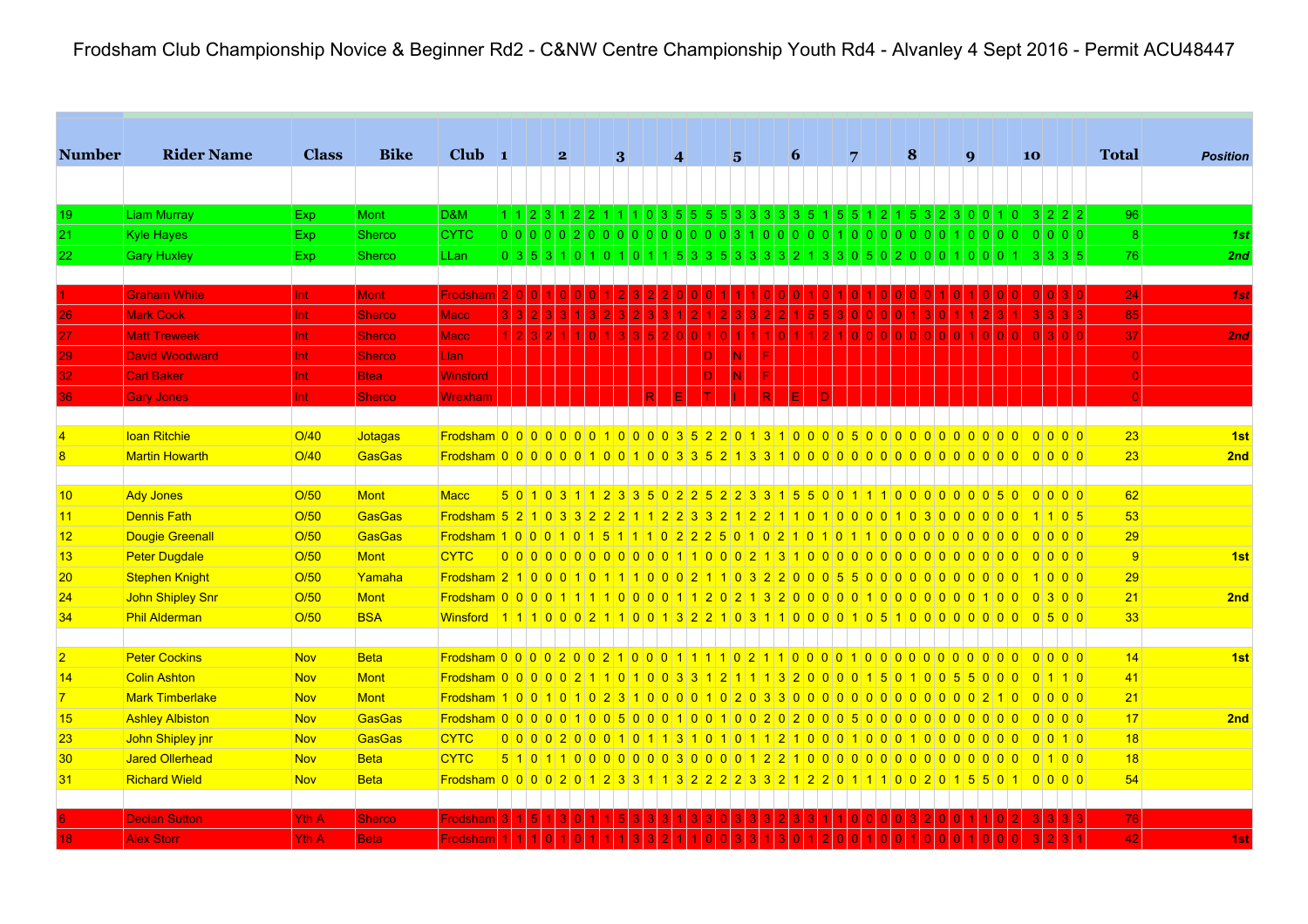| <b>Number</b>   | <b>Rider Name</b>         | <b>Class</b>     | <b>Bike</b> | $Club$ 1                                                                                                                                                 |  |  | $\overline{\mathbf{2}}$                                                                   |  | 3 |  | $\vert$ 4 |  | 5 |  | 6 |  | 7 |  | 8 |  | $\boldsymbol{q}$ |  |      | 10 |                            |                   | <b>Total</b>   |  | <b>Position</b> |
|-----------------|---------------------------|------------------|-------------|----------------------------------------------------------------------------------------------------------------------------------------------------------|--|--|-------------------------------------------------------------------------------------------|--|---|--|-----------|--|---|--|---|--|---|--|---|--|------------------|--|------|----|----------------------------|-------------------|----------------|--|-----------------|
|                 |                           |                  |             |                                                                                                                                                          |  |  |                                                                                           |  |   |  |           |  |   |  |   |  |   |  |   |  |                  |  |      |    |                            |                   |                |  |                 |
|                 | <b>Jack Buckely</b>       | Yth A            | <b>Beta</b> | Llan                                                                                                                                                     |  |  |                                                                                           |  |   |  |           |  |   |  |   |  |   |  |   |  |                  |  |      |    |                            |                   | <b>66</b>      |  | 2nd             |
|                 |                           |                  |             |                                                                                                                                                          |  |  |                                                                                           |  |   |  |           |  |   |  |   |  |   |  |   |  |                  |  |      |    |                            |                   |                |  |                 |
| $\overline{9}$  | Lewis Hurdsman            | <b>Yth B</b>     | <b>Beta</b> | Llan                                                                                                                                                     |  |  | 00001021050000012310000000000000000000                                                    |  |   |  |           |  |   |  |   |  |   |  |   |  |                  |  |      |    | $\Omega$ $\Omega$ $\Omega$ |                   | 16             |  | 1st             |
| 16              | Sam Storr                 | Yth <sub>B</sub> | <b>Beta</b> |                                                                                                                                                          |  |  |                                                                                           |  |   |  |           |  |   |  |   |  |   |  |   |  |                  |  |      |    | 0 0 0 0                    |                   | 19             |  | 2nd             |
| 33 <sub>o</sub> | <b>Sam Widdonson</b>      | <b>Yth B</b>     | <b>Beta</b> | Llan                                                                                                                                                     |  |  |                                                                                           |  |   |  |           |  |   |  |   |  |   |  |   |  |                  |  |      |    |                            |                   | 26             |  |                 |
| 35              | Jake Jones                | <b>Yth B</b>     | <b>Beta</b> | Wrexham 3 2 5 1 3 5 5 0 0 1 5 0 5 3 5 5 3 3 3 1 0 0 0 0 1 1 0 0 0 0 0 0 1 3 0 0 0 1 0 0                                                                  |  |  |                                                                                           |  |   |  |           |  |   |  |   |  |   |  |   |  |                  |  |      |    |                            |                   | 65             |  |                 |
|                 |                           |                  |             |                                                                                                                                                          |  |  |                                                                                           |  |   |  |           |  |   |  |   |  |   |  |   |  |                  |  |      |    |                            |                   |                |  |                 |
| 70              | David Molyneaux           | Ad Beg           | Beta        |                                                                                                                                                          |  |  |                                                                                           |  |   |  |           |  |   |  |   |  |   |  |   |  |                  |  |      |    |                            |                   | 16             |  |                 |
| 71              | <b>Neil Flowers</b>       | Ad Beg           | Mont        |                                                                                                                                                          |  |  |                                                                                           |  |   |  |           |  |   |  |   |  |   |  |   |  |                  |  |      |    | 2 3 3 1                    |                   | 25             |  |                 |
| 72              | Paul Naldrett             | Ad Beg           | GasGas      | Frodsham 0 0 0 0 1 0 0 2 2 1 0 0 0 0 0 0 1 3 2 3 0 0 0 0 1 1 1 1 0 1 0 1 0 1 0 0 3 1 5 2                                                                 |  |  |                                                                                           |  |   |  |           |  |   |  |   |  |   |  |   |  |                  |  |      |    |                            |                   | 32             |  |                 |
| 74              | <b>Richard Keeling</b>    | Ad Beg           | Mont        | Frodsham $0\,0\,0\,0\,3\,3\,1\,0\,1\,1\,0\,1\,1\,0\,1\,1\,1\,1\,1\,2\,3\,3\,3\,0\,0\,0\,0\,0\,0\,0\,0\,5\,3\,1\,0\,1\,3\,5\,3\,3\,1\,1\,5$               |  |  |                                                                                           |  |   |  |           |  |   |  |   |  |   |  |   |  |                  |  |      |    |                            | 3 5 5             | 67             |  |                 |
| 75              | Carl Beer                 | Ad Beg           | Beta        | Frodsham 0 0 0 0 0 0 0 2 0 2 3 2 1 0 0 0 0 2 5 5 3 0 0 0 3 2 0 0 0 1 1 3 0 1 0 0 1 5                                                                     |  |  |                                                                                           |  |   |  |           |  |   |  |   |  |   |  |   |  |                  |  |      |    |                            | $3 \mid 3 \mid 1$ | 49             |  |                 |
| 76              | <b>Bernard Timberlake</b> | Ad Beg           | Beta        | Macc                                                                                                                                                     |  |  | $0$ 0 0 0 3 1 1 2 3 2 1 1 0 0 0 0 3 3 3 5 0 0 0 0 2 0 0 0 0 1 0 0 2 0 0 0 2 0 0 0 5 5 5 5 |  |   |  |           |  |   |  |   |  |   |  |   |  |                  |  |      |    |                            |                   | 53             |  |                 |
| 77              | Jim White                 | Ad Beg           | GasGas      |                                                                                                                                                          |  |  |                                                                                           |  |   |  |           |  |   |  |   |  |   |  |   |  |                  |  |      |    |                            |                   | 28             |  |                 |
| 78              | Stephen Simpson           | Ad Beg           | Mont        |                                                                                                                                                          |  |  |                                                                                           |  |   |  |           |  |   |  |   |  |   |  |   |  |                  |  |      |    |                            |                   | 22             |  |                 |
| 79              | Roger Jones               | Ad Beg           | GasGas      |                                                                                                                                                          |  |  |                                                                                           |  |   |  |           |  |   |  |   |  |   |  |   |  |                  |  |      |    | 2 2 1 2                    |                   | 26             |  |                 |
| 80              | Neil Hughes               | Ad Beg           | GasGas      | Frodsham 0 0 0 0 0 0 0 1 5 1 0 0 0 0 0 0 0 3 3 3 3 0 0 0 0 5 5 1 0 5 0 0 0                                                                               |  |  |                                                                                           |  |   |  |           |  |   |  |   |  |   |  |   |  |                  |  | 1100 |    | 3 0 3 2                    |                   | 45             |  |                 |
| 81              | Joel Albiston             | Ad Beg           | Beta        | Frodsham   0   0   0   1   2   0   0   0   1   2   1   0   0   0   0   0   3   3   3   2   0   0   0   0   0   0   2   1   0   0   5   5   3   3   3   1 |  |  |                                                                                           |  |   |  |           |  |   |  |   |  |   |  |   |  |                  |  |      |    |                            |                   | 43             |  |                 |
| 82              | <b>Mathew Hunter</b>      | Ad Beg           | Beta        |                                                                                                                                                          |  |  |                                                                                           |  |   |  |           |  |   |  |   |  |   |  |   |  |                  |  |      |    |                            |                   | 13             |  | 2nd             |
| 85              | Roger Christopher         | Ad Beg           | GasGas      | Macc                                                                                                                                                     |  |  |                                                                                           |  |   |  |           |  |   |  |   |  |   |  |   |  |                  |  |      |    |                            |                   | $\overline{4}$ |  | 1st             |
|                 |                           |                  |             |                                                                                                                                                          |  |  |                                                                                           |  |   |  |           |  |   |  |   |  |   |  |   |  |                  |  |      |    |                            |                   |                |  |                 |
| 73              | Caitlin Sutton            | Yth Beg          | GasGas      | Frodsham $0$ 0 0 0 2 1 1 0 1 1 0 1 0 0 0 0 0 3 1 2 0 0 0 0 0 0 0 0 0 0 0 0 0 1 0 0 1 0 0 2 1 2 3                                                         |  |  |                                                                                           |  |   |  |           |  |   |  |   |  |   |  |   |  |                  |  |      |    |                            |                   | 22             |  | 1st             |
|                 |                           |                  |             |                                                                                                                                                          |  |  |                                                                                           |  |   |  |           |  |   |  |   |  |   |  |   |  |                  |  |      |    |                            |                   |                |  |                 |
| 83              | Doug Christopher          | Yth C            | Beta        | Frodsham 0 0 0 0 0 0 0 0 0 1 0 0 0 1 0 0 0 5 5 5 3 0 0 1 0 1 1 0 2 0 0 0 0 5 0 0 0 5 3 5 3                                                               |  |  |                                                                                           |  |   |  |           |  |   |  |   |  |   |  |   |  |                  |  |      |    |                            |                   | 46             |  |                 |
| 86              | Steffan Jones             | Yth C            | Oset        | <b>CYTC</b>                                                                                                                                              |  |  | $0$ 0 0 0 0 0 0 0 0 1 1 0 0 1 0 0 0 3 3 3 5 0 0 1 0 2 0 0 0 0 0 0 0 0 0 0 0 0 0 2 1 1 1   |  |   |  |           |  |   |  |   |  |   |  |   |  |                  |  |      |    |                            |                   | 25             |  | 2nd             |
| 87              | Tom Houghton              | Yth C            | Beta        | Llan                                                                                                                                                     |  |  |                                                                                           |  |   |  |           |  |   |  |   |  |   |  |   |  |                  |  |      |    |                            |                   | 12             |  | 1st             |
| 89              | Jess Widdonson            | Yth D            | Oset        | Llan                                                                                                                                                     |  |  |                                                                                           |  |   |  |           |  |   |  |   |  |   |  |   |  |                  |  |      |    | $2 \mid 3 \mid 3 \mid 3$   |                   | 41             |  | 1st             |
| 90              | Joe Chard                 | Yth D            | Oset        | Llan                                                                                                                                                     |  |  | $0 0 0 0 1 11 03122001003333355202000033100300$                                           |  |   |  |           |  |   |  |   |  |   |  |   |  |                  |  |      |    |                            |                   | 64             |  | 2nd             |
|                 |                           |                  |             |                                                                                                                                                          |  |  |                                                                                           |  |   |  |           |  |   |  |   |  |   |  |   |  |                  |  |      |    |                            |                   |                |  |                 |
|                 |                           |                  |             |                                                                                                                                                          |  |  |                                                                                           |  |   |  |           |  |   |  |   |  |   |  |   |  |                  |  |      |    |                            |                   |                |  |                 |
|                 |                           |                  |             |                                                                                                                                                          |  |  |                                                                                           |  |   |  |           |  |   |  |   |  |   |  |   |  |                  |  |      |    |                            |                   |                |  |                 |
| OOC             | Riding out of class       |                  |             |                                                                                                                                                          |  |  |                                                                                           |  |   |  |           |  |   |  |   |  |   |  |   |  |                  |  |      |    |                            |                   |                |  |                 |